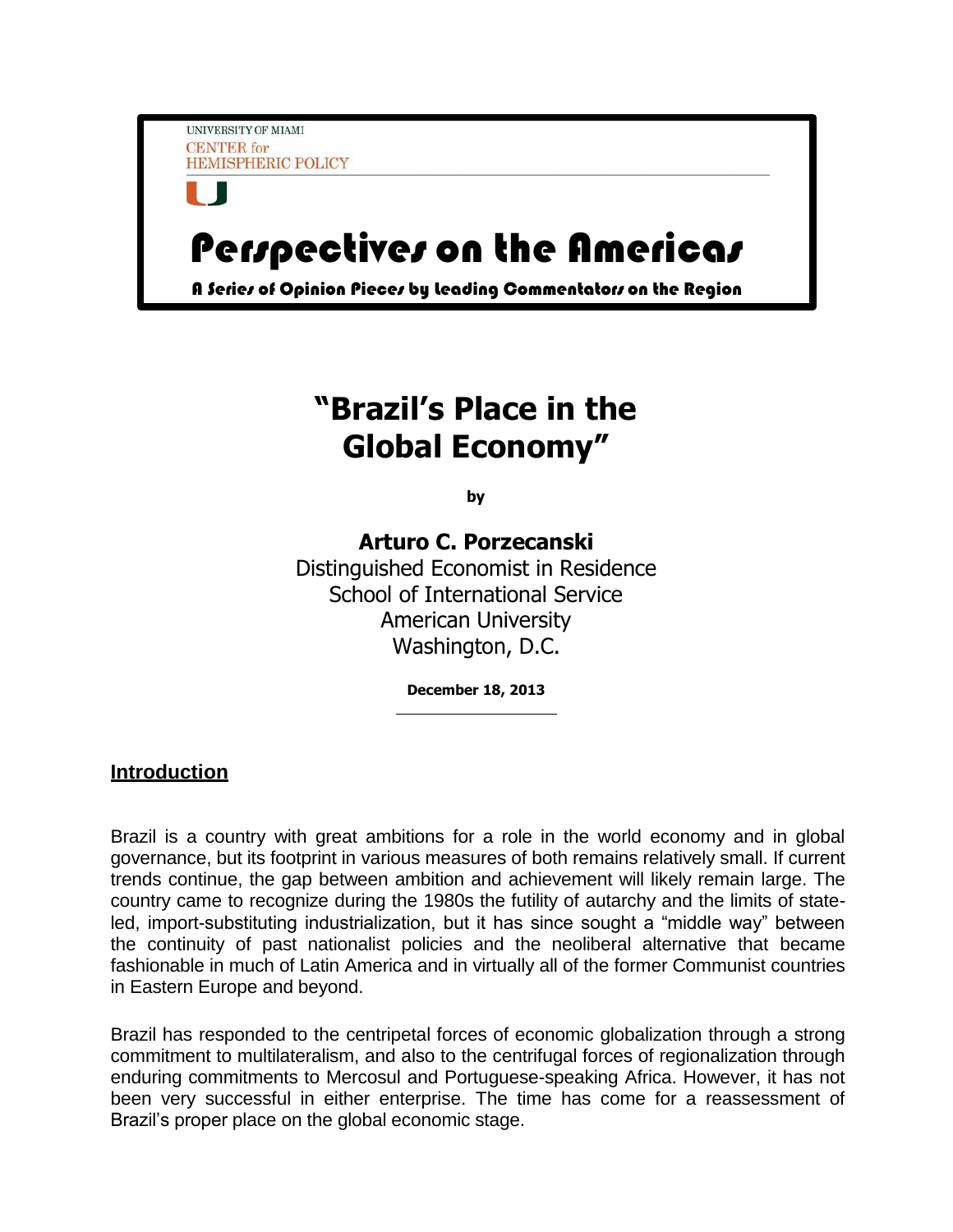

# **A New Agenda for Brazil in the Global Economy**

Brazil faces a truly historic opportunity to start providing strong leadership at the regional and global levels – one that it has never had before, and that should not be missed, because it is in the best interest of the people of Brazil to take full advantage of it. However, it requires a leap forward for Brazilian government and business elites: the country must make clearer and more daring national choices, including shedding its increasingly arcane strategic alliances, in order to take its rightful place among the world's most influential nations.

In order to profit from this unique opportunity, the political class and the business community must join forces to modernize the country's diplomacy and economic policy in the following ways:

- (1) Reduce Brazil's "Third World" profile by distancing the country from the autocratic regimes in Argentina and Venezuela, while building alliances with the world's most important economic powers – especially with the United States.
- (2) Start expressing views, and adopting policies, that will reinforce Brazil's regional leadership in South America.
- (3) Show support for Roberto Azevêdo, the distinguished Brazilian who is the new head of the World Trade Organization (WTO), by adopting a new and constructive attitude following the modestly-successful WTO ministerial meeting that took place in Bali earlier this month.

#### **Retrospective**

Since the 1980s, Brazilian foreign economic policy has been based on the belief that the country could not adequately defend its national interests in international trade and other negotiations unless it built a block of supporters in South America and in Portuguesespeaking Africa. The idea was that those countries would endorse Brazil's foreign-policy objectives and thus increase its credibility and bargaining power in various international fora.

One can certainly question whether this strategy was ever smart or realistic; it is certainly not the way that other countries have achieved a regional or world leadership role throughout history. They have usually done so by military conquest or by economic success, or by the influence of their superior culture or technology – or by some combination of these accomplishments. Even countries like Australia, China, India, Korea and Mexico have gained influence in the modern era without their spending much – if any – time building a web of regional alliances. They have done it on their own merits.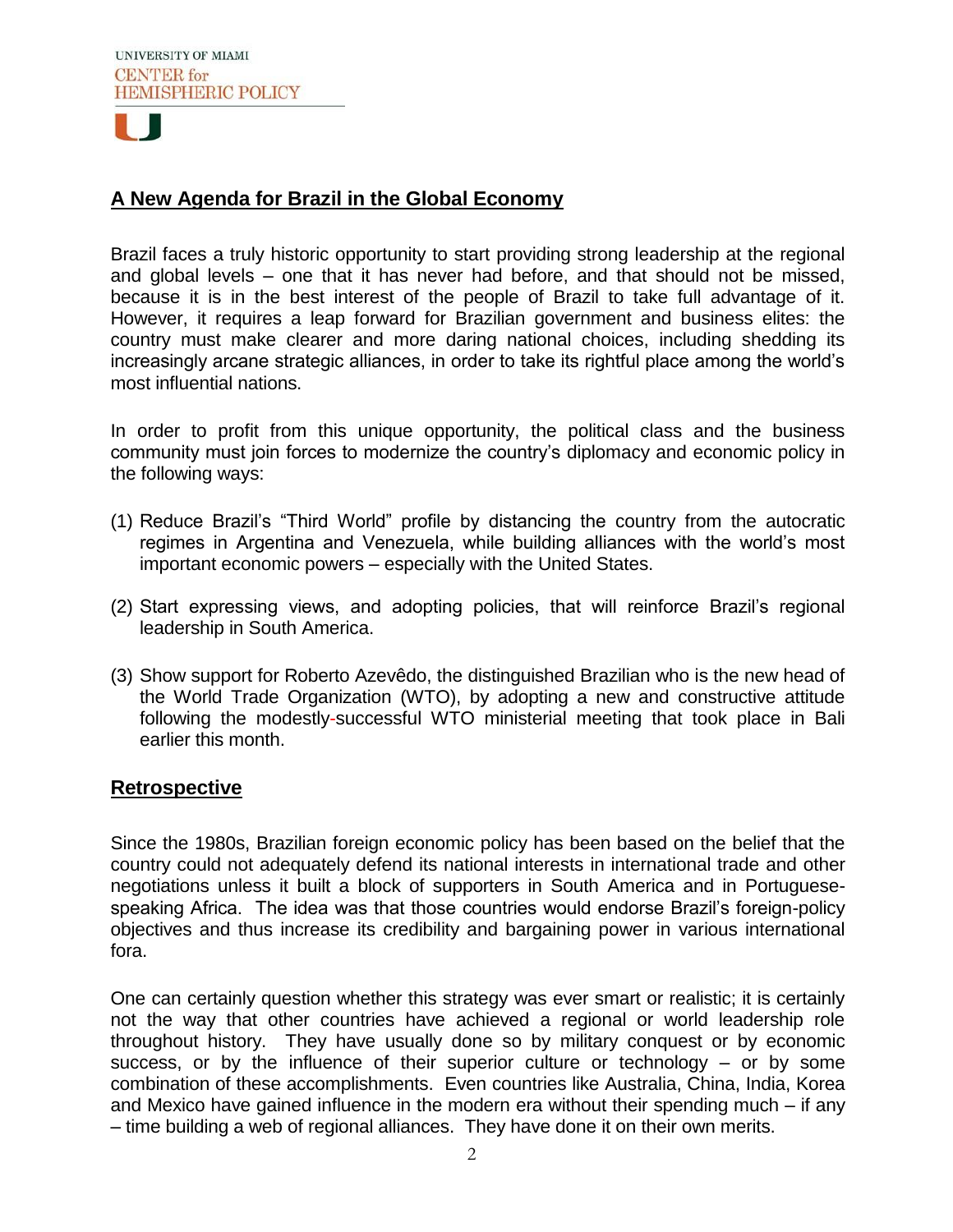

But by now a long time has passed since the 1980s, and with the benefit of hindsight we can come to a firm conclusion: the South American and African countries with which Brazil decided to associate have made no tangible contribution to whatever modest status or influence Brazil has achieved in the world.

In fact, it can be argued that Mercosul and the Community of Portuguese-Speaking Countries have distracted both the government of Brazil and its business community from far more important markets and objectives, thereby causing them to miss opportunities to exercise regional and global leadership.

Indeed, during the many decades that Brazil has chosen to wait for the consolidation of a block of regional supporters in order to sit down and negotiate many key issues with China, Europe, Japan and the United States, many other countries have already gone ahead on the basis of their own achievements – without relying on regional alliances – and they have achieved impressive foreign-policy and other objectives.

Take the case of bilateral trade agreements. Chile and Colombia have negotiated preferential trade agreements with more than sixty countries each, and Mexico and Peru with more than fifty countries each. They all have free-trade treaties with the United States, the European Union, and with the most important countries in Asia. They also have many investment-promotion and protection agreements with dozens of partners around the world.

In sharp contrast, Brazil has negotiated and ratified trade agreements mostly with other South American countries as part of Mercosul, and no bilateral investment treaties have been ratified.

#### **The Company that Brazil Keeps**

There is a saying in English that "a man is known by the company he keeps," and there are variants of that proverb in Portuguese and Spanish. Like it or not, Brazil is widely perceived among international economic and political elites as being tarnished by some of the disgraceful company it keeps. And the most damaging alliances are those that Brazil maintains with Argentina and Venezuela.

Here are two countries run by increasingly authoritarian governments that have mismanaged their economies, discouraging investment and disregarding property rights through arbitrary price controls, discriminatory taxes, capricious import controls, the abrogation of contracts, nationalizations without compensation, the falsification of official statistics, prohibitions on foreign-currency transactions and rampant corruption.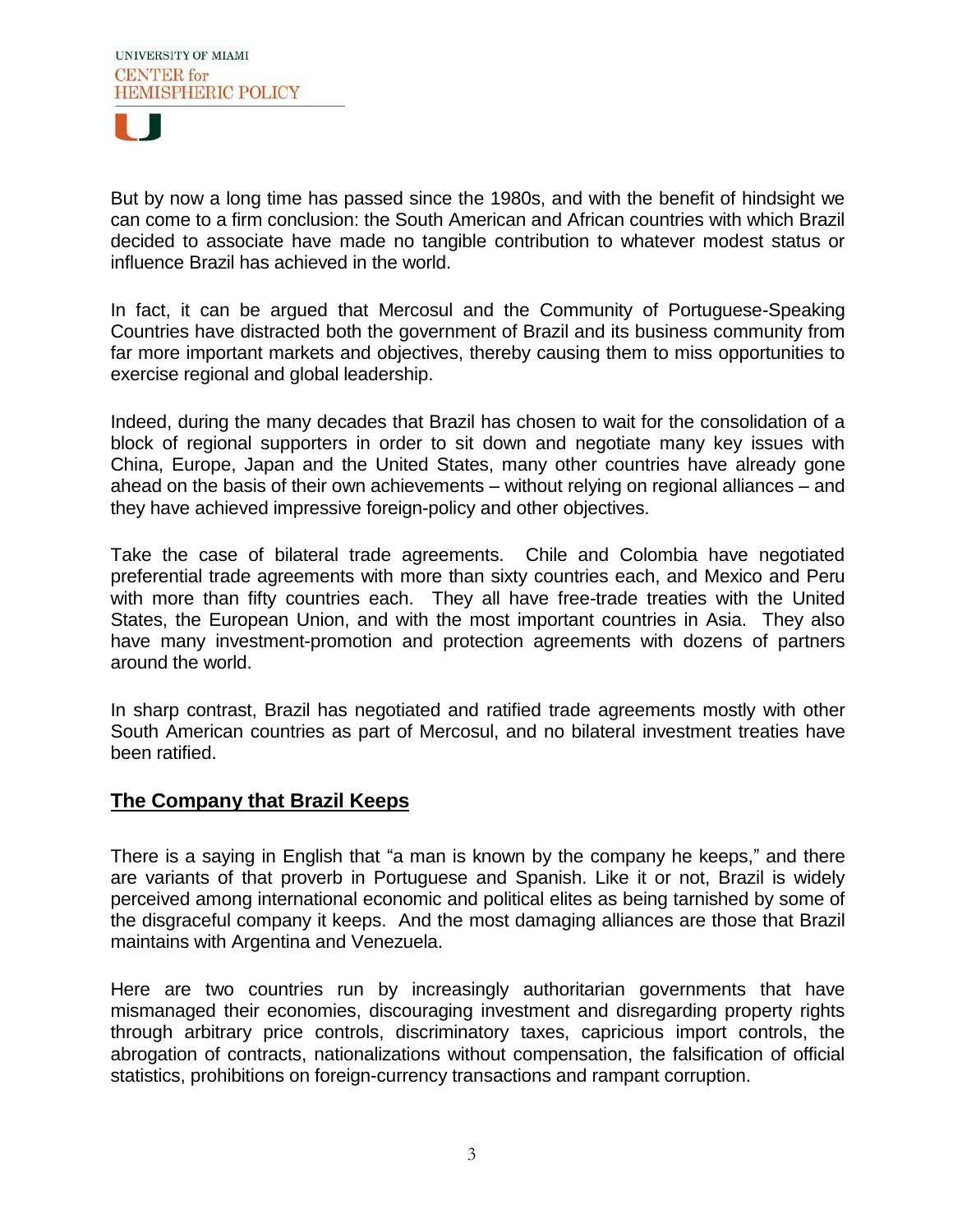

Here are two countries whose governments have undermined fundamental social institutions like the press, the central bank, labor unions and the judiciary, and who routinely engage in all kinds of acts of intimidation and abuse of political, labor and business leaders who resist government orders.

In the case of Argentina, in particular, it is well known that the arbitrary actions and discriminatory policies have had a negative impact on all of its neighbors and especially on Brazil. Beyond the impact on bilateral trade and tourism of restrictions on imports and controls on access to foreign exchange, there is the damage done to Brazilian investments as seen in the high-profile cases of Vale, Petrobras and América Latina Logística-ALL. They illustrate everything that is seriously wrong in Argentina in terms of distortions in relative prices, insecurity in property rights (and specifically in contracts), and arbitrary and confrontational policies.

And things are likely to get much worse in Argentina and Venezuela, because both Cristina Fernández de Kirchner and Nicolás Maduro have lost their popular support but not their personal political ambition or messianic passion. They are trying to maintain their legitimacy and to stay in power by any means, including by persecuting their opponents, muzzling the press, demonizing businessmen and encouraging class warfare.

However, they are both running out of the fiscal and financial resources necessary to keep themselves in power by subsidizing their supporters in the lower and middle classes. Inflation that is out of control, economies that are stagnant and currencies that have lost most of their value betray the exhaustion of expansionary fiscal and monetary policies – and of their 21<sup>st</sup> century version of populism, in general. Moreover, both have lost their access to the international capital markets and are running low on hard-currency reserves.

Argentina, furthermore, may yet spark another massive default on its international bonds because the government may be prevented by the Supreme Court of the United States from continuing to discriminate among its creditors by paying some but not others.<sup>1</sup> A renewed default could easily precipitate another chaotic scenario like that of 2001-2002, including a depositor run on Argentine banks, accelerating inflation, food shortages, as well as supermarket lootings and violent demonstrations. In fact, recent disturbances throughout Argentina suggest that the government is starting to lose control of the streets.

 $\overline{\phantom{a}}$  $^1$  It may do this next year either by refusing to take up an appeal by Argentina of a case that was decided in August 23, 2013, when the U.S. Court of Appeals for the Second Circuit issued its opinion on Argentina's appeal from the District Court for the Southern District of New York's amended injunction requiring that Argentina make "ratable payment" to holdout creditors when it next makes a payment to holders of its performing bonds – or else by taking up the case and then siding with the Second Circuit. See Shearman & Sterling, Don't Cry for Me Argentine Bondholders: Avoiding Supreme (Court) Confusion, September 27, 2013, available at *http://www.shearman.com/files/Publication/a6c206f1 dc37-4ee4-917c-68d92b88da04/Presentation/PublicationAttachment/62c3d8e2-b84f-4a55-b69a-*

*cdcef4448a4f/Don%e2%80%99t-Cry-for-Me-Argentine-Bondholders-Avoiding-Supreme-(Court)-Confusion-LIT-092713.pdf*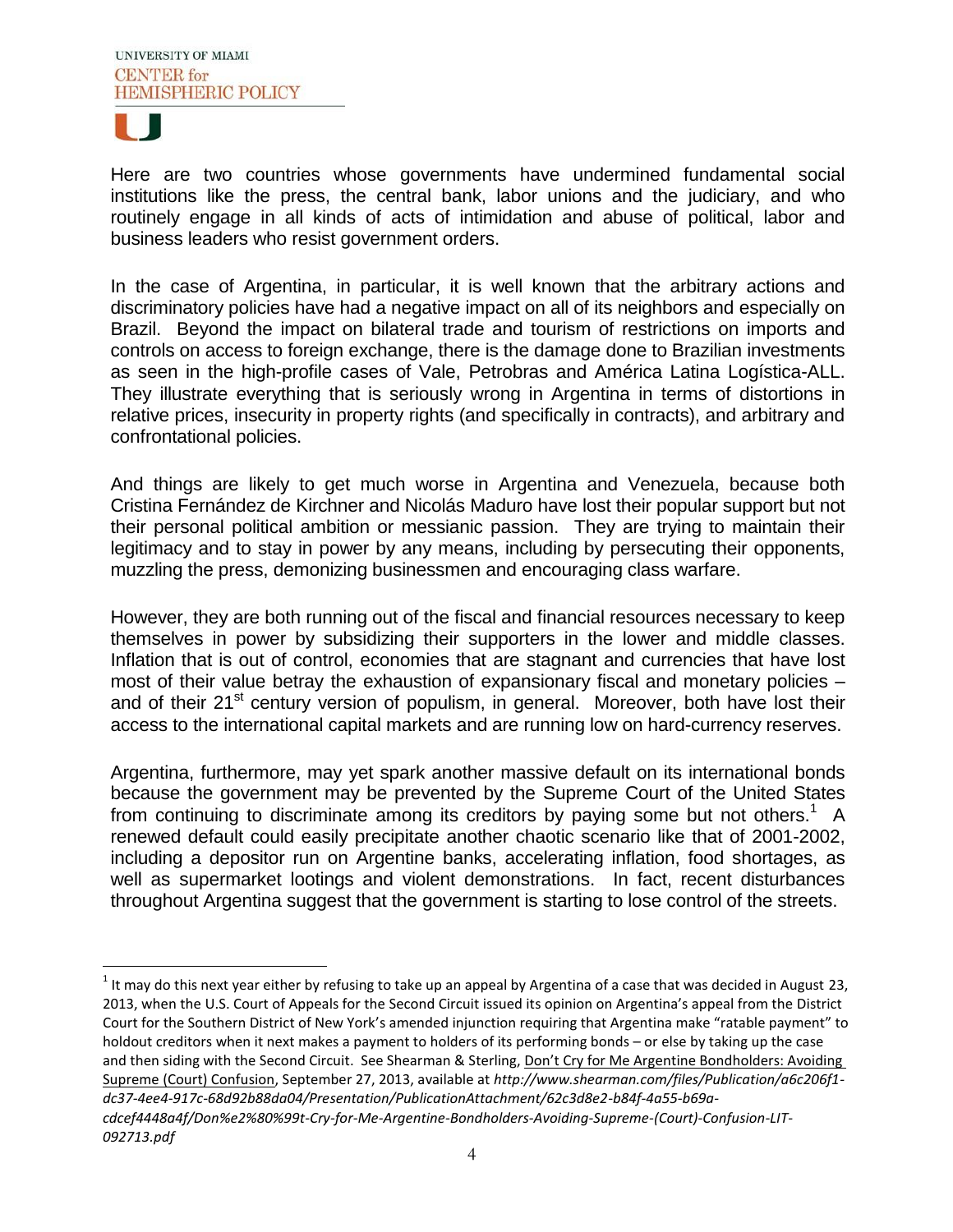

This is why the time has come for Brazil to distance itself from the floundering regimes in Buenos Aires and Caracas. They do not share the same democratic and liberal values that Brazilian society holds dear – never mind the same understanding of the supportive role that the public and private sectors must play in a modern, globalized economy.

### **Super-blocs vs. Multilateralism**

This distancing from damaging regional alliances should be accompanied by Brazil choosing economically stronger and ideologically more compatible partners with which to do business and to generate additional prosperity – partners that will integrate Brazilian companies into their global production and marketing chains.

Take the case of the major regional trade blocs currently being formed. In Latin America, the most exciting recent development is the Pacific Alliance, which was created in mid-2012 by Chile, Colombia, Mexico and Peru, and held a successful summit meeting in Cali, Colombia, this past May. It is moving rapidly to eliminate all remaining trade barriers among its members and to foster the free circulation of goods, services, capital, and even people. Costa Rica joined in June and Panama is expected to follow soon, with other market-friendly economies from Canada to Paraguay and Uruguay expressing interest.

These countries want to connect themselves with each other and also with a number of countries in Asia that are looking for reliable partners for their global value chains. Brazil has so far shown no interest in joining this group, and yet the country must become more integrated into global supply chains. Otherwise, Brazilian companies will not be able to generate high-quality jobs that depend neither on the ups and downs of commodity prices nor on the elimination of distortions and restrictions in world agricultural trade.

Then there is the Trans-Pacific Partnership (TPP), which recently held a negotiation round in Singapore. It involves the United States plus ten other countries from Australia and Canada to Vietnam, also including Chile, Peru and Mexico. Now Japan has expressed a willingness to make concessions in order to qualify for entry into what is looking like the most important economic initiative to unite the Americas with Southeast Asia, which would make the TPP a group of twelve countries, with Korea possibly joining next year.

The countries in the TPP share a commitment to concluding an ambitious agreement that will address many of the issues that have proven too difficult to resolve during the Doha Round, such as rules for free trade in services and technology. However, Brazil has once again expressed no interest in joining this group, even though it will become the largest in the world, because it will include countries representing forty percent of global GDP.

And then there is the Transatlantic Trade and Investment Partnership (TTIP), in which the United States and the European Union are engaged nowadays in what is the third round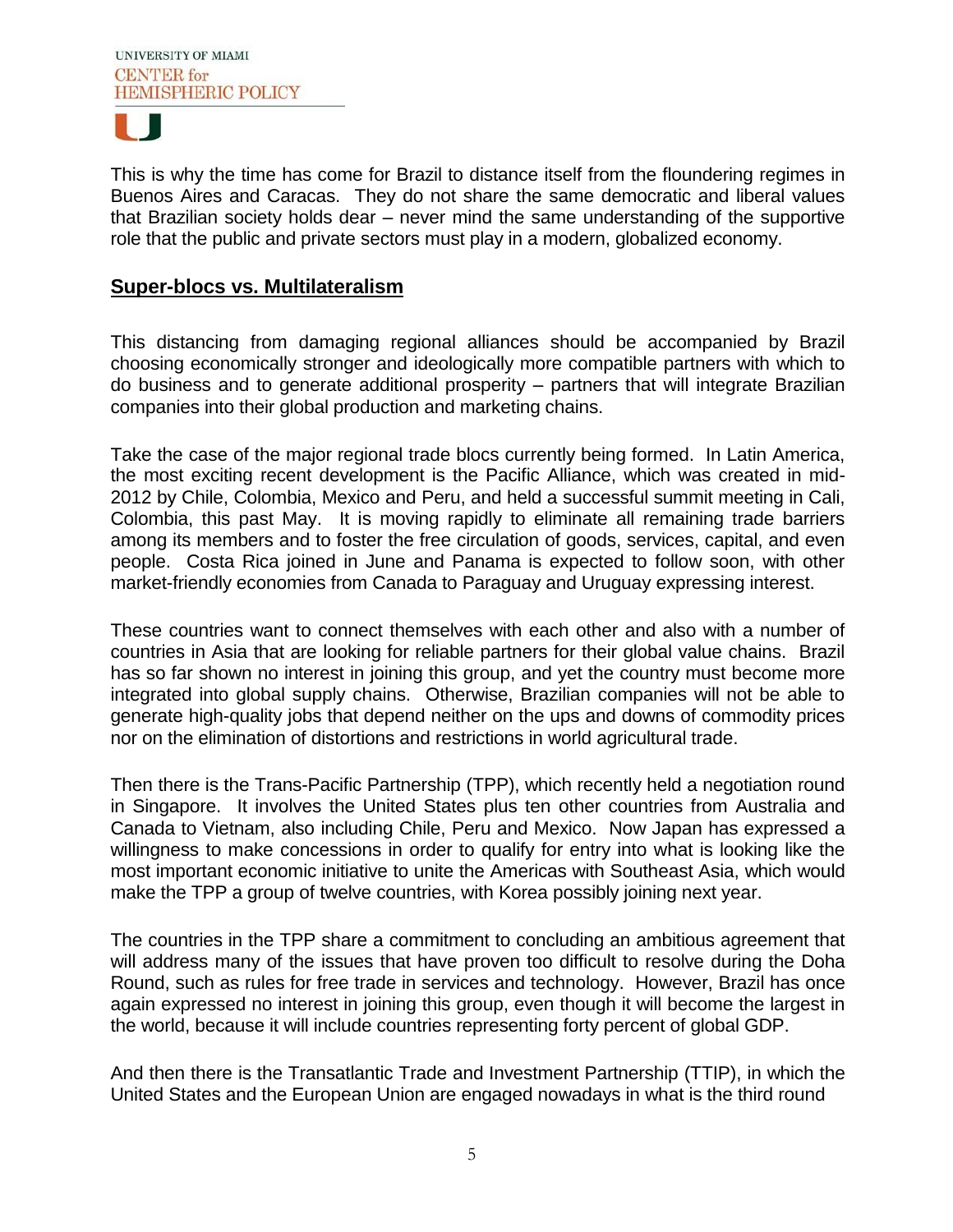

of negotiations in just the initial year: the first round was in July in Washington, D.C., the second in November in Brussels, and the third is being held December 16-20, again in Washington. TTIP is aiming to be an ambitious, comprehensive, and high-standard trade and investment agreement between parties who already trade a great deal with one another on the basis of very low tariffs, and thus it is focused on reducing or removing costly non-tariff barriers, including on agricultural goods, and on harmonizing differences in regulations and standards that impede the free flow of goods and services across the Atlantic ocean.

It is clear, therefore, that we are heading toward a global economy made up of several super-blocs: the Trans Pacific Partnership, the Trans-Atlantic Partnership, the European Union, China's own economic bloc with its neighbors, and within Latin America, the Pacific Alliance.

Realistically, there is no future in Mercosul, considering how long its members have tried to establish a free-trade area and a customs union among themselves – and how little has been accomplished or has endured, especially in recent years. One is reminded of Mercosul's limitations also by the glacial pace of trade talks between its members and the European Union: the two parties recently set an end-of-January (2014) deadline to swap opening terms for a conversation, the first – and fruitless – installment of which took place a dozen years ago. The talks are motivated by the fact that existing European trade preferences are expiring for all Mercosul countries except Paraguay, since Argentina, Brazil and Uruguay are now deemed to be too well off to deserve them.

If Brazil wants to stay out of the super-blocs, because it wants to place all its bets on a multilateral approach to global trade governance, then Brazil's private sector and political elites must become one of the strongest supporters of Roberto Azevêdo and the WTO. To be consistent with this bet on multilateralism, Brazil ought to develop and display a new and constructive attitude in the wake of the recent WTO ministerial which took place in Bali in early December. Without such a fresh attitude, the Doha Round will remain moribund, and the recent, limited progress in what is a modest, WTO trade-facilitation agenda will leave Brazil very alone in a world that is going to be increasingly dominated by trade super-blocs.

# **A Strategic Partnership with the United States**

Brazil should also consider becoming a strategic partner of the United States. This is a controversial – even heretical – proposition among intellectual elites and political leaders in Brazil, but even FIESP, the São Paulo industrialists' lobby, which has long promoted the country's industrialization behind a wall of protectionism, is now changing its tune. A recent policy paper called for trade agreements with not only the EU but also the United States. Indeed, the time has come to recognize that the United States has changed a great deal in recent years. It no longer has a hegemonic project for Latin America, and it recognizes that every country in the hemisphere is different and deserves to be respected